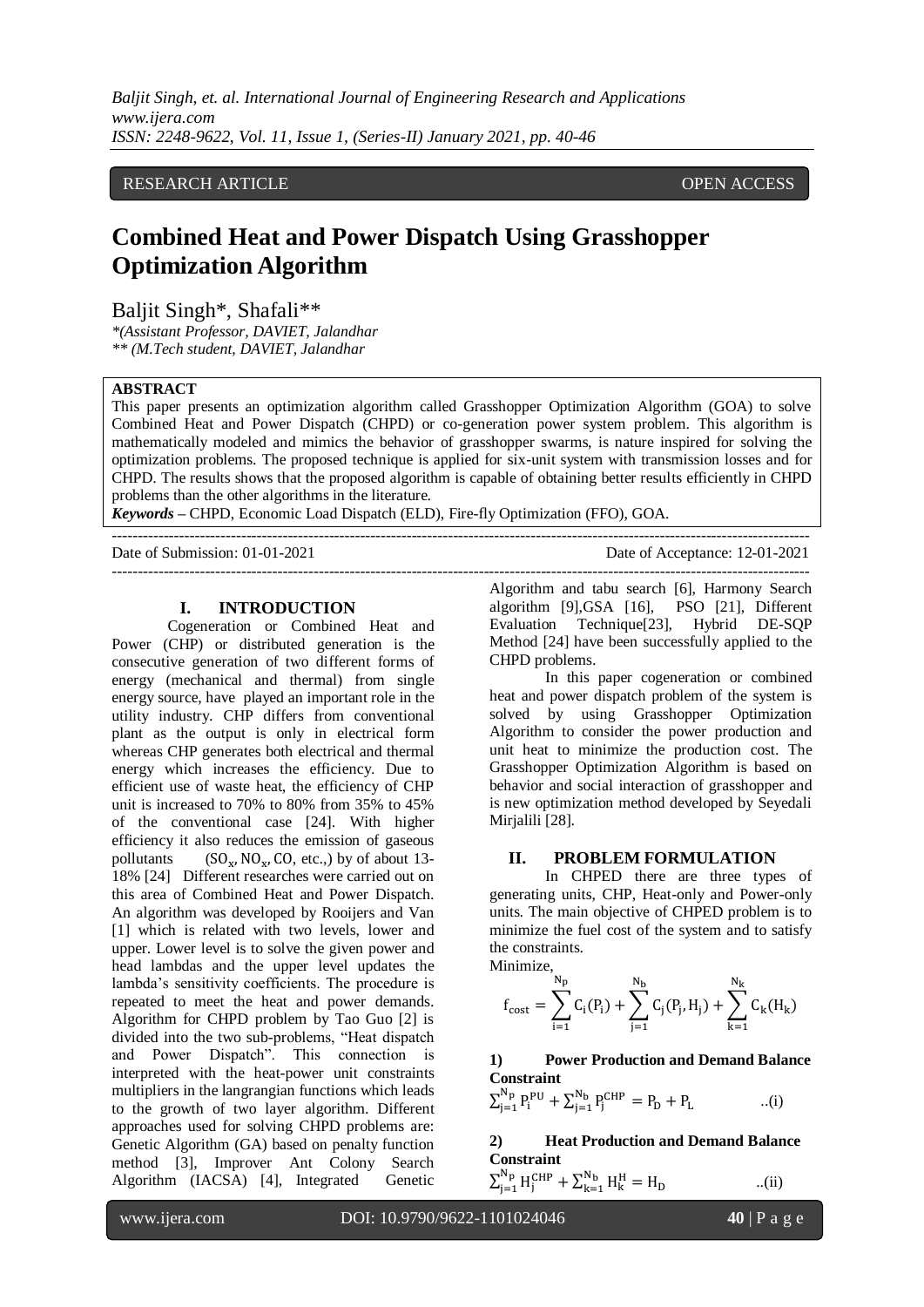# **3) Capacity Limit Constraint**

 $P_i^{\min} \le P_i \le P_i^{\max} \dots i = 1, 2 \dots, N$  ...(iii)

#### **III. GRASSHOPPER OPTIMIZATION ALGORITHM**

Grasshopper Optimization Algorithm(GOA) was first proposed by Sareni, et al.in 2017 [28].It mimics the behavior and social interaction of grasshopper swarms in nature for solving optimization problems. Meta-heuristic algorithm divides the search process into two phases which are exploitation and exploration.

The main task of Combined Heat and Power economic dispatch is to determine the optimal generating unit of cogeneration plants with minimum operational cost of providing heat and power load demands without violating any system constraints.

The GOA is applied to the cogeneration plant by exploration or by exploitation.

The CHPED problem can be formulated by the following equations;

$$
f_{cost} = \ \sum_{i=1}^{N_{\rm p}} C_i \left( P_i \right) + \sum_{j=1}^{N_{\rm b}} C_j \big( P_j, H_j \big) + \ \sum_{k=1}^{N_{\rm k}} C_k (H_k)
$$

$$
P_L = \Sigma_{i=1}^{N_p + N_b} \Sigma_{j=1}^{N_p + N_b} PL_i B_{i_j} PL_j
$$
 ...1

#### **1) Grasshopper Position Representation**

Position matrix formation is done by real power generations which are decision variables for

CHPED problem. The position of the grasshopper in the position matrix is the exact replica of the real power generation of the generators.

Let there are NG generators in the system, the position representation of the grasshopper is then described in the form of vector length NG.

Again, let NP grasshoppers are taken in the search space, the position representation of grasshopper in the matrix s as follows;

$$
X_i = \begin{bmatrix} x_{11} & x_{12} & \dots & x_{1NG} \\ x_{21} & x_{22} & \dots & x_{2NG} \\ \dots & \dots & x_{ij} & \dots \\ x_{NP1} & x_{NP2} & \dots & x_{NPNG} \end{bmatrix} \qquad \qquad \dots 2
$$

#### **2) Position Initialization**

Initialization of each element in the position matrix, occurred randomly with capacity constraints done by equation given below;

$$
P_j^{min} \; \leq \; P_{ij} \; \leq P_j^{max} \quad (i{=}1{,}2..NP,j{=}1{,}2{,}NG) \quad ...3
$$

$$
P_i = P_i^{\min} + \text{rand}( ) (P_i^{\min} - P_i^{\max} ) \qquad \qquad \ldots 4
$$

#### **3) Objective function evaluation**

To satisfy the given constraints, one of the generators is chosen as a slack generator d and this is obtained by

$$
P_d^j = Z^j \qquad (i=1,2..NP, j=1,2..NG) \qquad \qquad ...5
$$

Where  $Z = P_d - \sum_{i=1, i \neq d}^{NG} P_i$ 

If there is the violation of the operating limits by the production of the slack generator then it is set by equation below;

$$
P_i^j = \begin{cases} P_i^{\min} ; & P_i^j < P_i^{\min} \\ P_i^{\max} ; & P_i^j > P_i^{\max} \\ P_i^j , & P_i^{\min} < P_i^j < P_i^{\max} \\ (i=1, 2...NG; i\neq d; j=1, 2...L) \end{cases} . .6
$$

After restraining the value of dependent generator, a penalty term is set up in objective function. Therefore the function is defined by;

$$
f^j = F(P_i^j) + \emptyset
$$

#### **4) Seeking Food**

$$
\vec{D} = |\vec{C} \cdot \vec{X}_p(t) - \vec{X}(t)| \qquad .8
$$

$$
\vec{X}(t+1) = \vec{X}_p(t) - \vec{A} \cdot \vec{D}
$$

Where  $\vec{A}$  and  $\vec{C}$  are coefficient vectors,  $\vec{X}_p$  shows the food location.

 $\overrightarrow{X}$  shows the location of grasshopper and t is the current iteration.

The calculation of vectors A and C is done as follows:

$$
\vec{A} = 2 \cdot \vec{a} \cdot \vec{r}_1 \cdot \vec{a} \tag{10}
$$

$$
\vec{C} = 2.\vec{r}_2.r_3 \tag{11}
$$

Where values of ' $\vec{a}$ ' are linearly reduced from 2 to 0 during the course of iterations and r1, r2, r3 are random values ranging in [0, 1].

#### **5) Grasshopper Movement and Updating the position**

Grasshoppers reach their comfort zone and eat up the whole vegetation. The location of food is guided by gravity force and wind advection. To reach their comfort zone other grasshoppers must update their position according to the best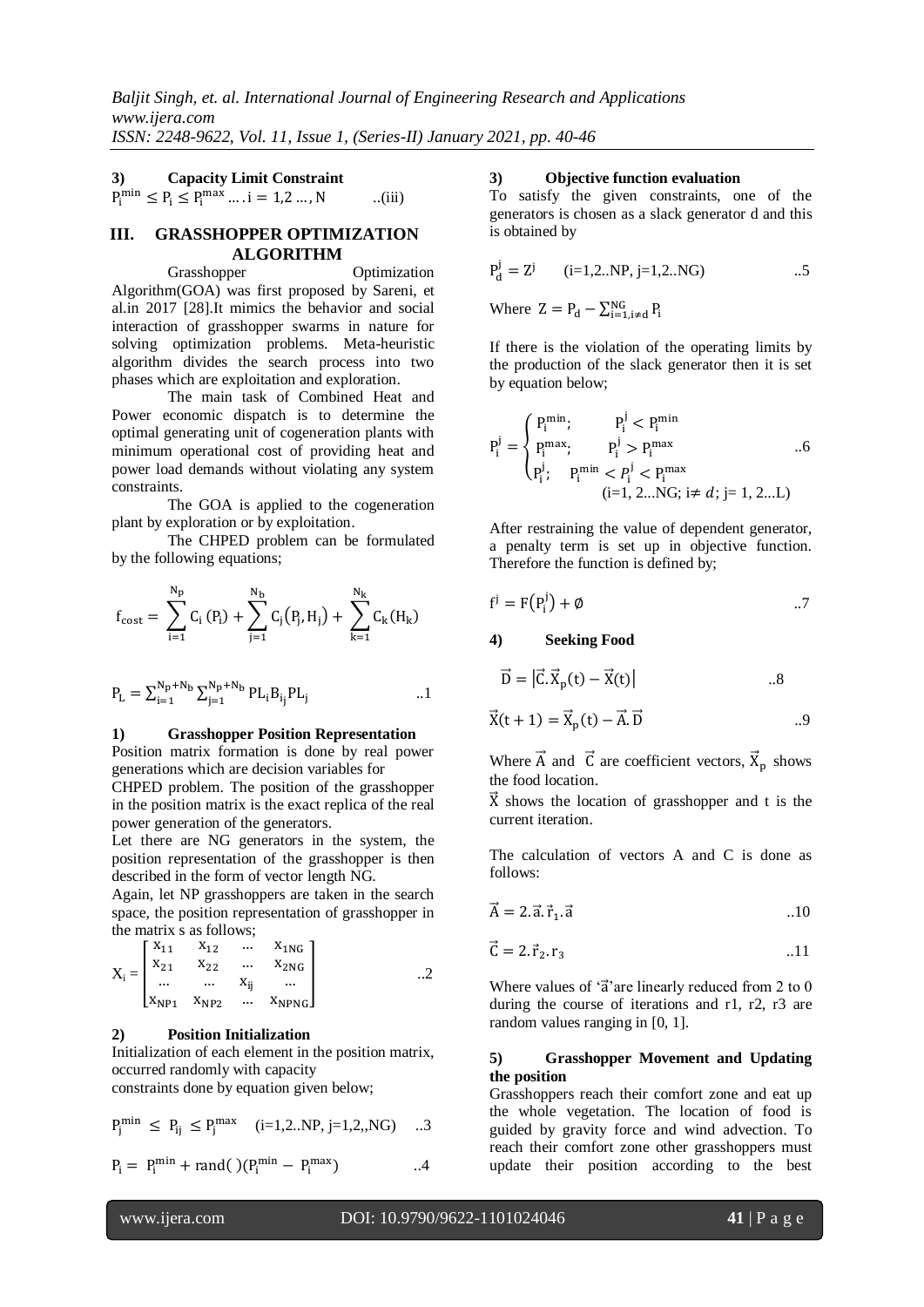grasshopper position. The update and best position can be given as follows;

$$
\vec{D}_{i} = |\vec{C}_{1} \cdot \vec{X}_{i} - \vec{X}|, \vec{D}_{j} = |\vec{C}_{2} \cdot \vec{X}_{j} - \vec{X}|,
$$
\n
$$
\vec{D}_{k} = |\vec{C}_{3} \cdot \vec{X}_{k} - \vec{X}|
$$
\n
$$
X_{1} = \vec{X}_{i} - \vec{A}_{1} \cdot (\vec{D}_{i}), X_{2} = \vec{X}_{j} - \vec{A}_{2} \cdot (\vec{D}_{j}),
$$
\n
$$
\vec{X}_{3} = \vec{X}_{k} - \vec{A}_{3} \cdot (\vec{D}_{k})
$$
\n
$$
\vec{X}(t + 1) = \frac{\vec{X}_{1} + \vec{X}_{2} + \vec{X}_{3}}{3} \qquad \qquad ...(12)
$$

#### **6) Stopping Criterion**

A stochastic optimization approach can be terminated by many criterions at hand. Some of them are maximum no. of iterations, no. of functions evaluations and tolerance. In the present case, maximum no. of iteration is taken for this task.

#### **ALGORITHM**

1) Start.

2) Read the thermal generating units characteristics and load demand for ELD problem.

3) Initialize the input parameters for GOA algorithm i.e. search agents,  $c_{\text{max}}$ ,  $c_{\text{min}}$  maximum iterations, dimension.

4) Initialize the swarm Pi  $(i=1, 2, \ldots, n)$ .

- 5) Calculate the fitness of each search agent.
- 6) T = best search agent.
- 7) **If** iteration (l) < maximum iterations (L).
- 8) Update c using,

$$
C = Cmax - iteration \frac{Cmax - Cmin}{Maximum Iteration}
$$

9) For each search agent.

10) Normalize the distance between grasshoppers in [1,4].

11) Update the position of current search agent by the equation.

$$
P_i^d = c \Bigg( \sum_{j=1\, j\neq i}^N c\frac{ub_d - lb_d}{2} s(\big|P_j^d - P_i^d\big|) \frac{P_j^d - P_i^d}{d_{ij}}\Bigg) \\ + \widehat{T}_d
$$

12) Bring the current search agent back if it goes outside the boundaries.

#### 13) **End for**

- 14) Update T if there is better solution.
- 15) Iteration = iteration + 1
- 16) **End If**

17) Return T.

# **IV. RESULT AND DISCUSSION**

Combined Heat and Power Economic Dispatch problem has been solved for one poweronly unit, two cogeneration units and a heat-only unit. The numerical example is taken from the literature [21].

The main objective of this method is to minimize the cost of fuel on heat and power demands.

Power-Only unit  $C_1 = 50_{p1}$ 

Cogeneration unit  $C_2 = 2650 + 14.5_{n2} + 0.0345_{n2}$  $+ 0.03<sub>h2</sub>$  $C_3 = 1250 + 36_{p_2} + 0.0435_{p_3}$  $+0.027_{h3}$ <sup>2</sup>

 $C_4 = 23.4_{h4}$ Heat-Only unit

Minimize,

$$
C = \sum_{i=1}^{4} C_i \quad I=1,..4
$$

Subject to,  $0 \le p_1 \le 150$  MW  $0 \le h_4 \le 2695.2$  MW  $PD = p_1 + p_2 + p_3$  $HD = h_2 + h_3 + h_4$ 

Here,  $PD = Power$  demand (200 MW) and  $HD = Heat demand (115 MW)$ 

| <b>Table 1:</b> Effect of iteration counts on results for |  |
|-----------------------------------------------------------|--|
| CHPD using GOA.                                           |  |

| <b>Iterat</b><br>ion | 500    | 2000   | 3000    | 6000    |  |
|----------------------|--------|--------|---------|---------|--|
| $p_1$                | 21.197 | 4.2469 | 0.18474 | 0.19277 |  |
| $\mathbf{p}_2$       | 134.34 | 154.88 | 159.43  | 158.62  |  |
| $\mathbf{h}_2$       | 48.351 | 3.0092 | 28.153  | 11.668  |  |
| $\mathbf{p}_3$       | 44.455 | 40.867 | 40.384  | 41.192  |  |
| h3                   | 66.64  | 111.99 | 86.848  | 102.23  |  |
| $\mathbf{h}_4$       | 0.00   | 0.00   | 0.00    | 1.0979  |  |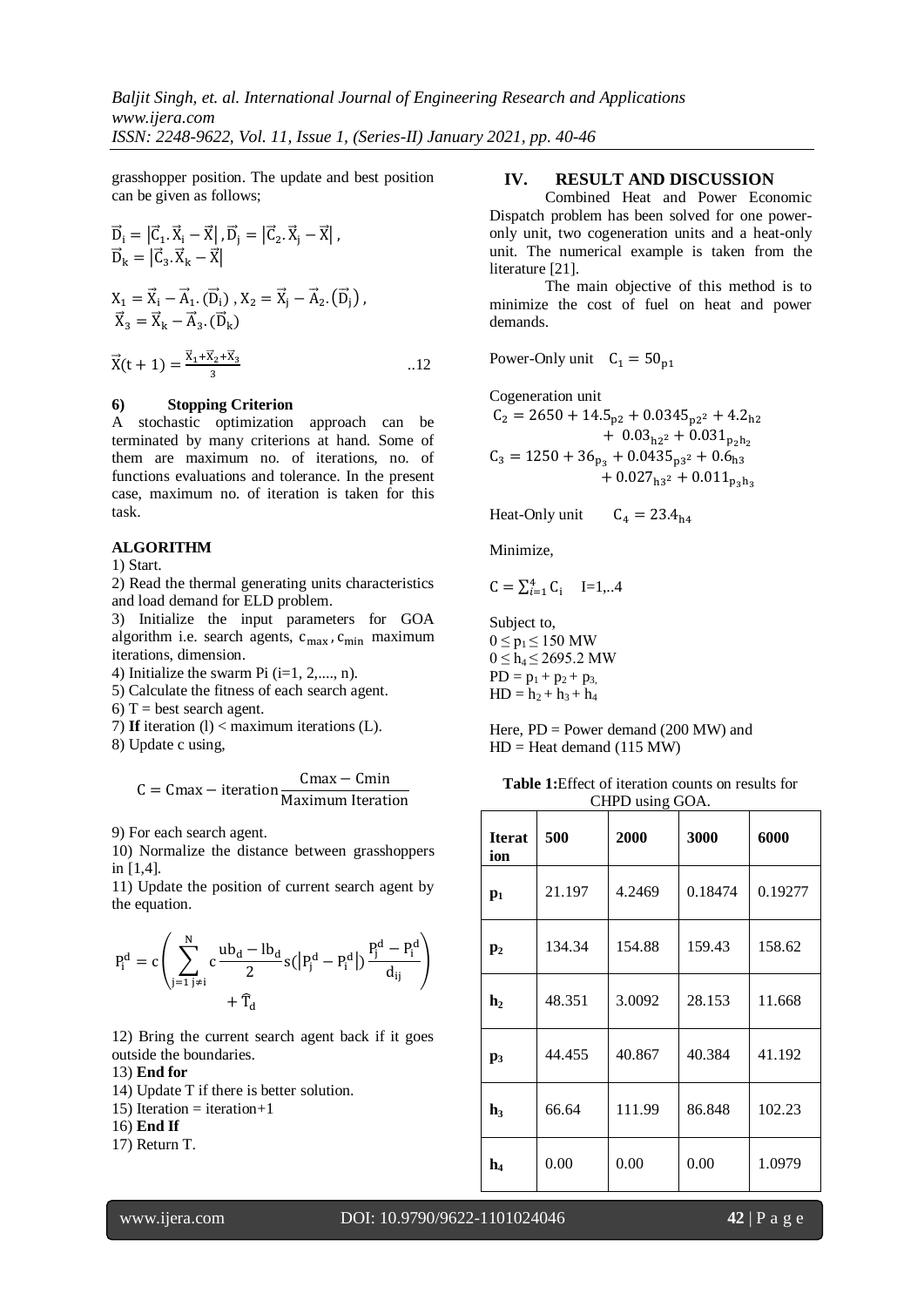# *Baljit Singh, et. al. International Journal of Engineering Research and Applications www.ijera.com*

*ISSN: 2248-9622, Vol. 11, Issue 1, (Series-II) January 2021, pp. 40-46*

| Cost         | 9899.51 | $9216.01$ 9200.89 |      | 9166.41 |
|--------------|---------|-------------------|------|---------|
| $Rs/hr$ 5439 |         | 7783              | 4601 | 3091    |

Table 1 shows the effect of iteration count on the results of CHPD using GOA. As the iteration increases, the cost of fuel decreases to minimum and the best fuel cost is obtained at 10000 iterations.

Fig.1 shows convergence characteristics of proposed algorithm (Grasshopper Optimization Algorithm) where faster convergence is achieved as the number of population increased from 50 to 500.

Table 2 and fig.2 shows the comparison with other techniques which gives better results as compared to the other techniques in literature.



| <b>Method</b>  | <b>GOA</b> | <b>PSO</b><br>$[21]$ | <b>GA_MU</b><br>[7] | <b>LR</b><br>$[2]$ | <b>ACSA</b><br>$[4]$ | <b>GT</b><br>[6] | <b>HS</b><br>[9] |
|----------------|------------|----------------------|---------------------|--------------------|----------------------|------------------|------------------|
| Cost           | 9128.8008  | 9257.07              | 9257.07             | 9257.07            | 9452.2               | 9207.6           | 9257.07          |
| p1             | 0.27673    | 0.00                 | 0.00                | 0.00               | 0.08                 | 0.00             | 0.00             |
| p2             | 159.47     | 159.99               | 160.00              | 160.00             | 150.9                | 157.9            | 160.0            |
| h2             | 8.392      | 39.99                | 39.99               | 40.00              | 48.84                | 26.00            | 40.00            |
| p3             | 40.246     | 40.00                | 40.00               | 40.00              | 49.00                | 42.08            | 40.00            |
| h3             | 106.61     | 75.00                | 75.00               | 75.00              | 65.79                | 89.00            | 75.00            |
| h <sub>4</sub> | 0.00       | 0.00                 | 0.00                | 0.00               | 0.37                 | 0.00             | 0.00             |

# **Table 2:**Comparison of CHPD using GOA with other techniques.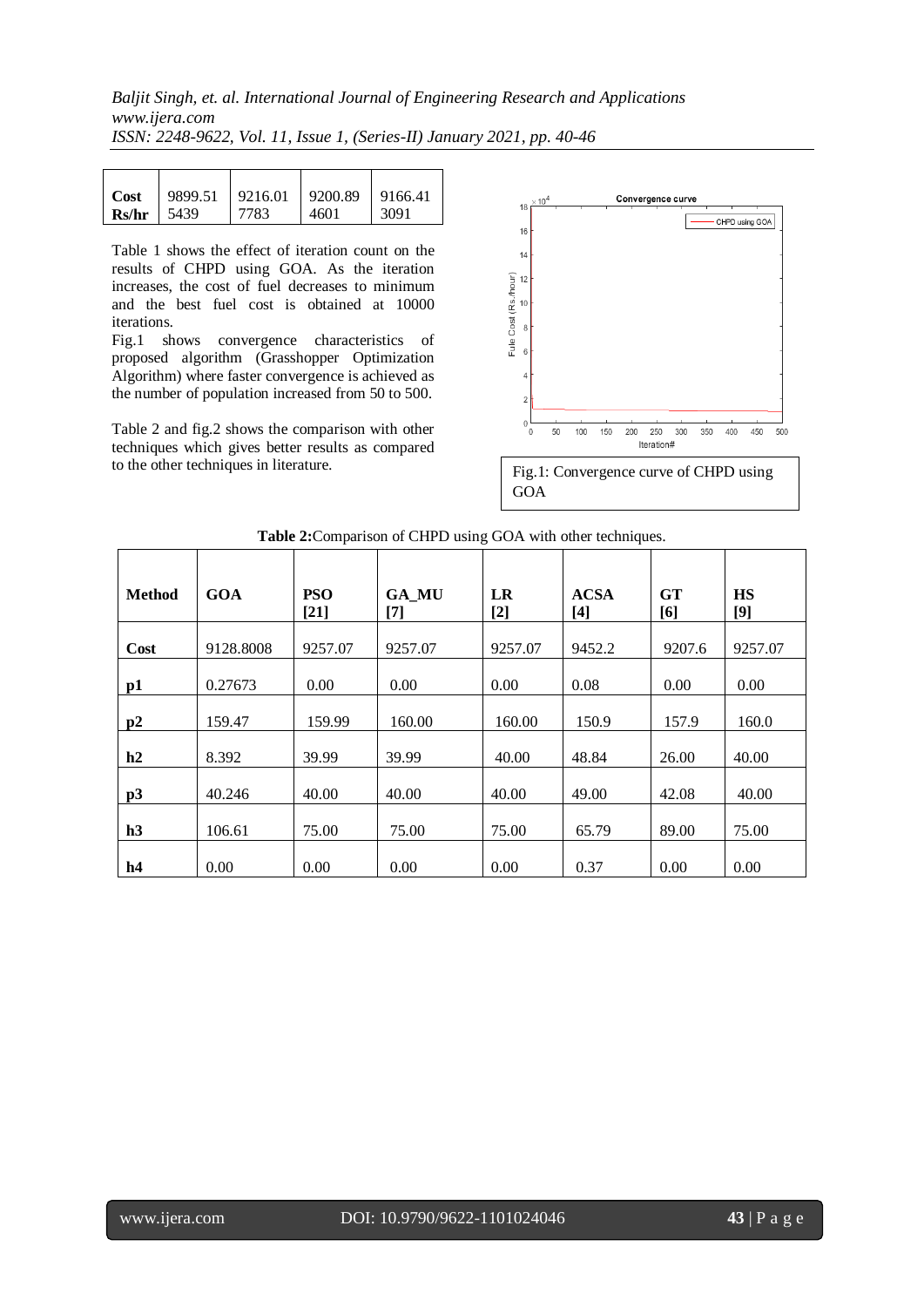*Baljit Singh, et. al. International Journal of Engineering Research and Applications www.ijera.com ISSN: 2248-9622, Vol. 11, Issue 1, (Series-II) January 2021, pp. 40-46*



**Fig.2:** Combined Heat and Power Dispatch cost comparison.

# **V. CONCLUSION**

In this research, optimization technique is being proposed to solve CHPED problem considering ED and CHP dispatch effects for different test cases.

This optimization technique proposed to solve CHPED problem is entitled as Grasshopper Optimization Algorithm(GOA). GOA is the new meta-heuristic technique which is population based and nature-inspired. GOA successfully achieved the optimal solution for ED problem within feasible operating region and for CHP dispatch problem. Results are more effective when compared with the other techniques on large-scale problems in the cogeneration.

# **REFRENCES**

- [1]. Rooijers, F. J. and van Amerongen, R. A. M. (1994), "Static economic dispatch for cogeneration systems," *IEEE Transactions on Power Systems*, Vol. 9, No. 3, pp. 1392– 1398
- [2]. Tao Guo, M. I. Henwood, M. Van Ooijen,"An algorithm for heat and power dispatch", IEEE Trans. on Power Systems, Vol. 11, No.4, 1996, pp. 1778-1784.
- [3]. Song, Y. H. and Xuan, Q. Y. (1998), "Combined heat and power economic dispatch using genetic algorithm based penalty function method," *Electric Machines & Power Systems*, Vol. 26, No. 4, pp. 363– 372.
- [4]. Song, Y. H., Chou, C. S. and Stonham, T.J. (1999), "Combined heat and power economic dispatch by improved ant colony search algorithm," *Electric Power Systems Research*, Vol. 52, No. 2, pp. 115–121.
- [5]. Gaing, Zwe-Lee. "Particle swarm optimization to solving the economic dispatch considering the generator constraints." *Power Systems, IEEE Transactions on* 18, no. 3 (2003): 1187- 1195.
- [6]. M. Sudhakaran, S.M.R. Slochanal, "Integrating genetic algorithms and tabu search for combined heat and power economic dispatch", Proc.Of Conference on Convergent Technologies for Asia-Pacific Region, Vol.1, (TENCON 2003), pp. 67-71.
- [7]. C.T. Su, C.L. Chiang,"An incorporated algorithm for combined heat and power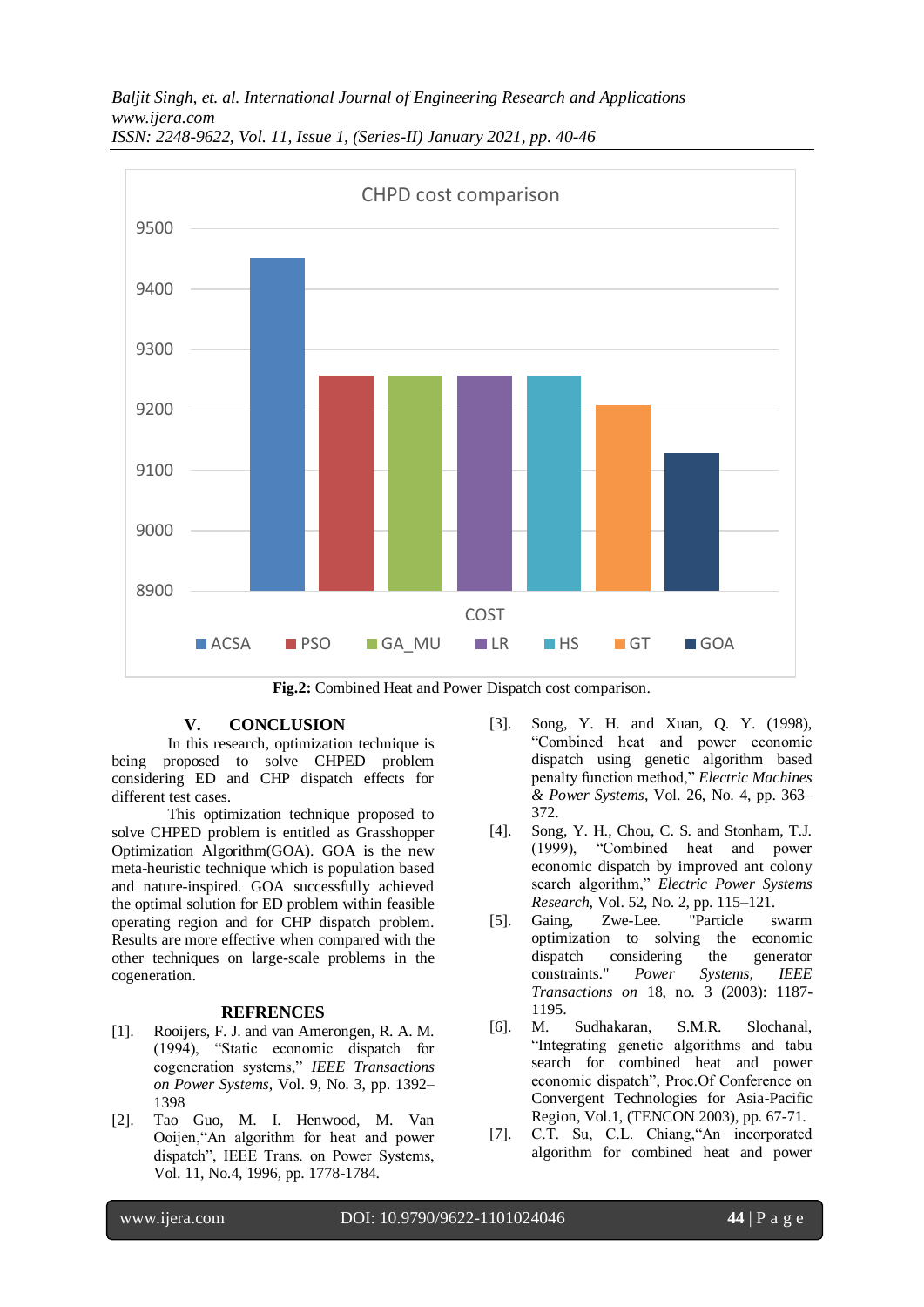economic dispatch", Electric Power Systems Res, Vol. 69, 2004, pp. 187-195.

- [8]. Nagendra Rao, P. S. (2006), *"Combined heat and power economic dispatch: a direct solution," Electric Power Components and Systems, Vol. 34, No. 8, pp. 1043–1056.*
- [9]. A. Vasebi, M. Fesanghary, S.M.T. Bathaee ,"Combined heat and power economic dispatch harmony search algorithm",International Journal of Electrical Power & Energy Systems, Vol. 29, Issue 10, 2007, pp. 713-719
- [10]. Lingfeng Wang and Chanan Singh (2008), *"Stochastic combined heat and power dispatch based on multi-objective particle swarm optimization," Electrical Power and Energy Systems, Vol. 30, No. 3, pp. 226– 234.*
- [11]. Aiying Rong, Henri Hakonen and Risto Lahdelma (2008),"A variant of the dynamic programming algorithm for unit commitment of combined heat and power systems," *European Journal of Operation Research*, Vol. 190, No. 3, pp. 741–755.
- [12]. Aiying Rong, Henri Hakonen and Risto Lahdelma (2009),"A dynamic regrouping based sequential dynamic programming algorithm for unit commitment of combined heat and power systems," *Energy Conversion and Management*, Vol. 50, No. 4, pp.1108–1115.
- [13]. Yang X-S,"Nature-inspired meta-heuristic algorithms." Luniver press: 2010.
- [14]. Esmaile Khorram and Majid Jaberipour (2011),"Harmony search algorithm for solving combined heat and power economic dispatch problems," *Energy Conversion and Management*, Vol. 52, No. 2, pp. 1550– 1554.
- [15]. Rayapudi, S. Rao. "An intelligent water drop algorithm for solving economic load dispatch problem." *International Journal of Electrical and Electronics Engineering* 5, no. 2 (2011): 43-49.
- [16]. Güvenç, U., Y. Sönmez, S. Duman, and N. Yörükeren. "Combined economic and emission dispatch solution using gravitational search algorithm." *Scientia Iranica* 19, no. 6 (2012): 1754-1762
- [17]. Jubril, A. M., Adediji, A. O. and Olaniyan, O. A. (2012), *"Solving the combined heat and power dispatch problem: A semi-definite programming approach," Electric Power Components and Systems, Vol. 40, No. 12, pp. 1362–1376.*
- [18]. Javadi, M. S., Esmaeel Nezhad, A. and Sabramooz, S. (2012), "Economic heat and power dispatch in modern power system harmony search algorithm versus analytical solution," *Scientia Iranica D*, Vol. 19, No. 6, pp. 171–173.
- [19]. Yang, Xin-She, Seyyed Soheil Sadat Hosseini, and Amir Hossein Gandomi,"Firefly algorithm for solving nonconvex economic dispatch problems with valve loading effect." *Applied Soft Computing*12, No.3 (2012): 1180-1186.
- [20]. Reddy, K. Sudhakara, and M. Damodar Reddy. "Economic load dispatch using firefly algorithm." International journal of engineering research and applications 2 (2012): 2325-2330.
- [21]. Tyagi, Gunjan, and Manjaree Pandit. "Combined heat and power dispatch using Particle swarm optimization." In 2012 IEEE Students' Conference on Electrical, Electronics and Computer Science, pp. 1-4. IEEE, 2012.
- [22]. Basu, M. (2013), "Combined heat and power economic emission dispatch using nondominated sorting genetic algorithm-II," Electrical Power and Energy Systems, Vol. 53, No. 1, pp. 135–141.
- [23]. Ravi, C. N., and Dr C. Christober Asir Rajan,"Differential Evolution technique to solve Combined Economic Emission Dispatch." In *3rd International Conference on Electronics, Biomedical Engineering and its Applications (ICEBEA'2013) January*, pp. 26-27. 2013.
- [24]. A.M. Elaiw, X. Xia, and A.M. Shehata, "Combined Heat and Power Dynamic Economic Dispatch with Emission Limitations Using Hybrid DE-SQP Method." Volume 2013, Article ID 120849, 10 pages.
- [25]. SECUI, Dinu Călin, Gabriel Bendea, and Cristina HORA,"A Modified Harmony Search Algorithm for the Economic Dispatch Problem." *Studies in Informatics and Control* 23, no. 2 (2014): 143-152.
- [26]. D. Maity, S. Ghosal, S. Banerjee and C. K. Chanda, "Bare bones teaching learning based optimization for combined economic emission load dispatch problem," *3rd International Conference on Electrical, Electronics, Engineering Trends, Communication, Optimization and Sciences (EEECOS 2016)*, Tadepalligudem, 2016, pp. 1-6.